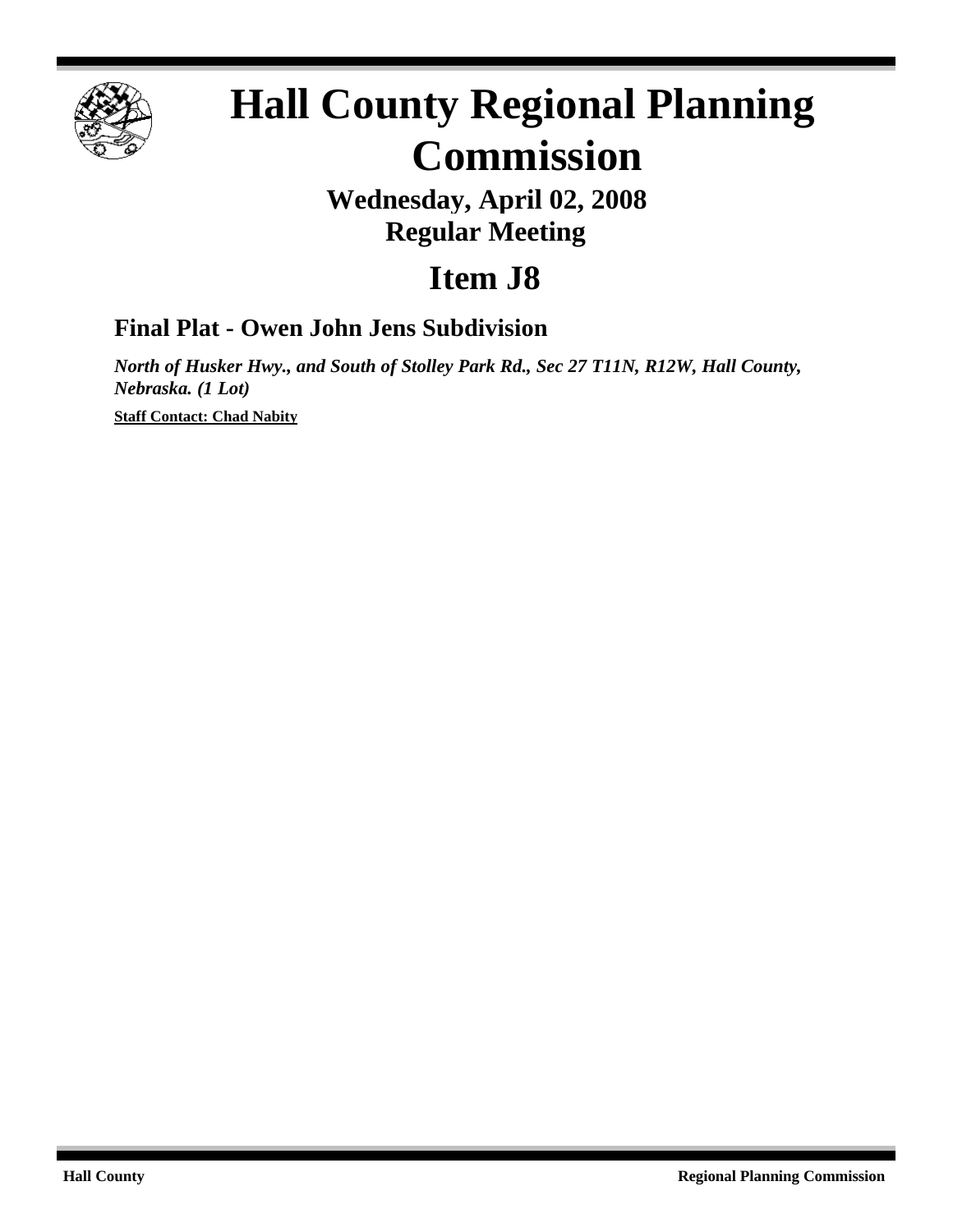March 14, 2008

Dear Members of the Board:

#### **RE: Final Plat – Owen John Jens Subdivision.**

For reasons of Section 19-923 Revised Statues of Nebraska, as amended, there is herewith submitted a final plat of Owen John Jens Subdivision, located South of Stolley Park Road, and North of Husker Hwy, Hall County, Nebraska.

This final plat proposes to create 1 lot on a tract of land, comprising in part the Northwest Quarter of the Southwest Quarter (NW1/4, Sw1/4) of section Twenty-Seven (27), Township Eleven (11) North, Range Twelve (12) West of the  $6^{th}$  P.M., Hall County Nebraska.

You are hereby notified that the Regional Planning Commission will consider this final plat at the next meeting that will be held at 6:00 p.m. on April 2, 2008 in the Council Chambers located in Grand Island's City Hall.

Sincerely,

Chad Nabity, AICP Planning Director

cc: City Clerk City Attorney Director of Public Works Director of Utilities Director of Building Inspections Manager of Postal Operations Rockwell And Associates

This letter was sent to the following School Districts 1R, 2, 3, 8, 12, 19, 82, 83, 100, 126.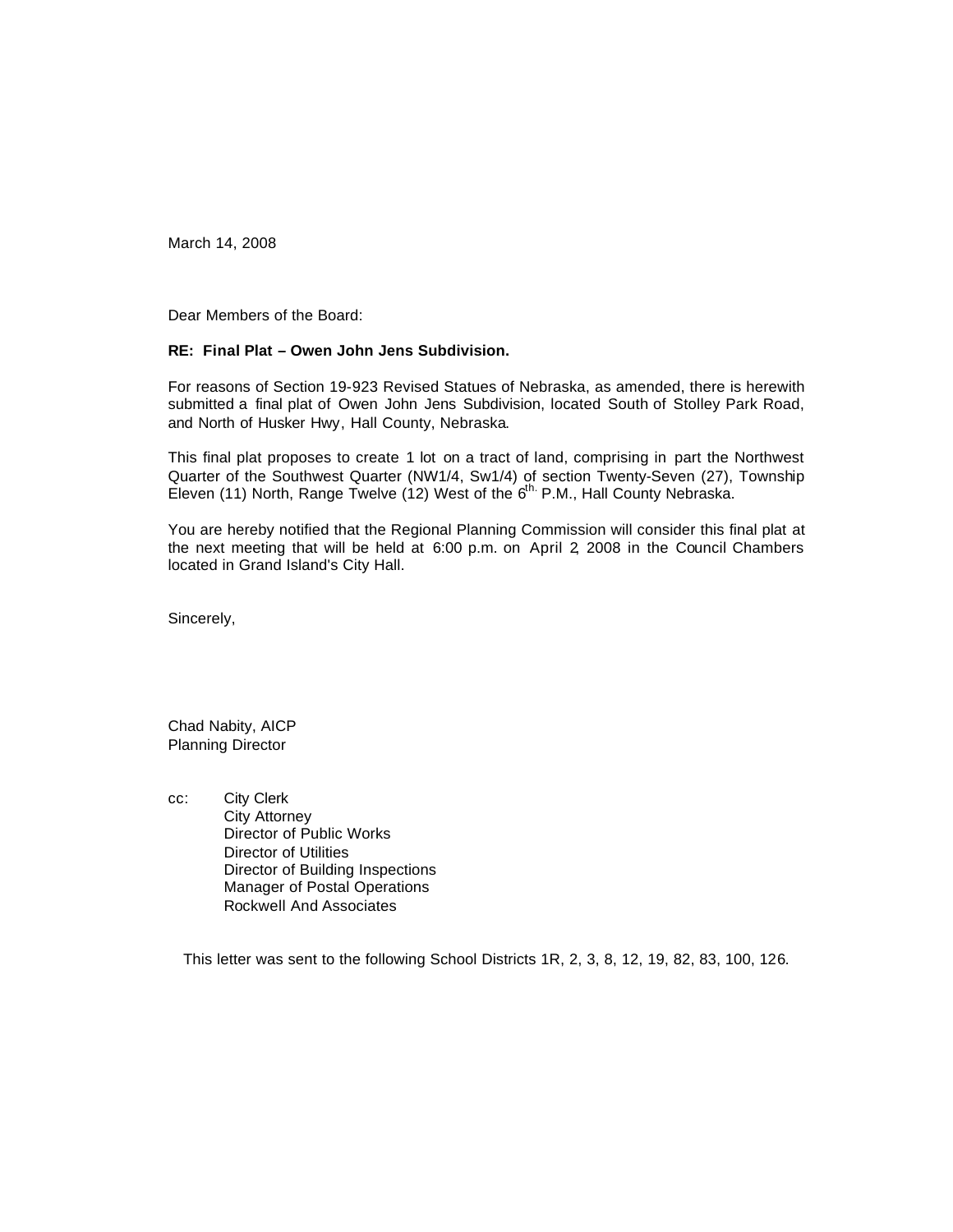